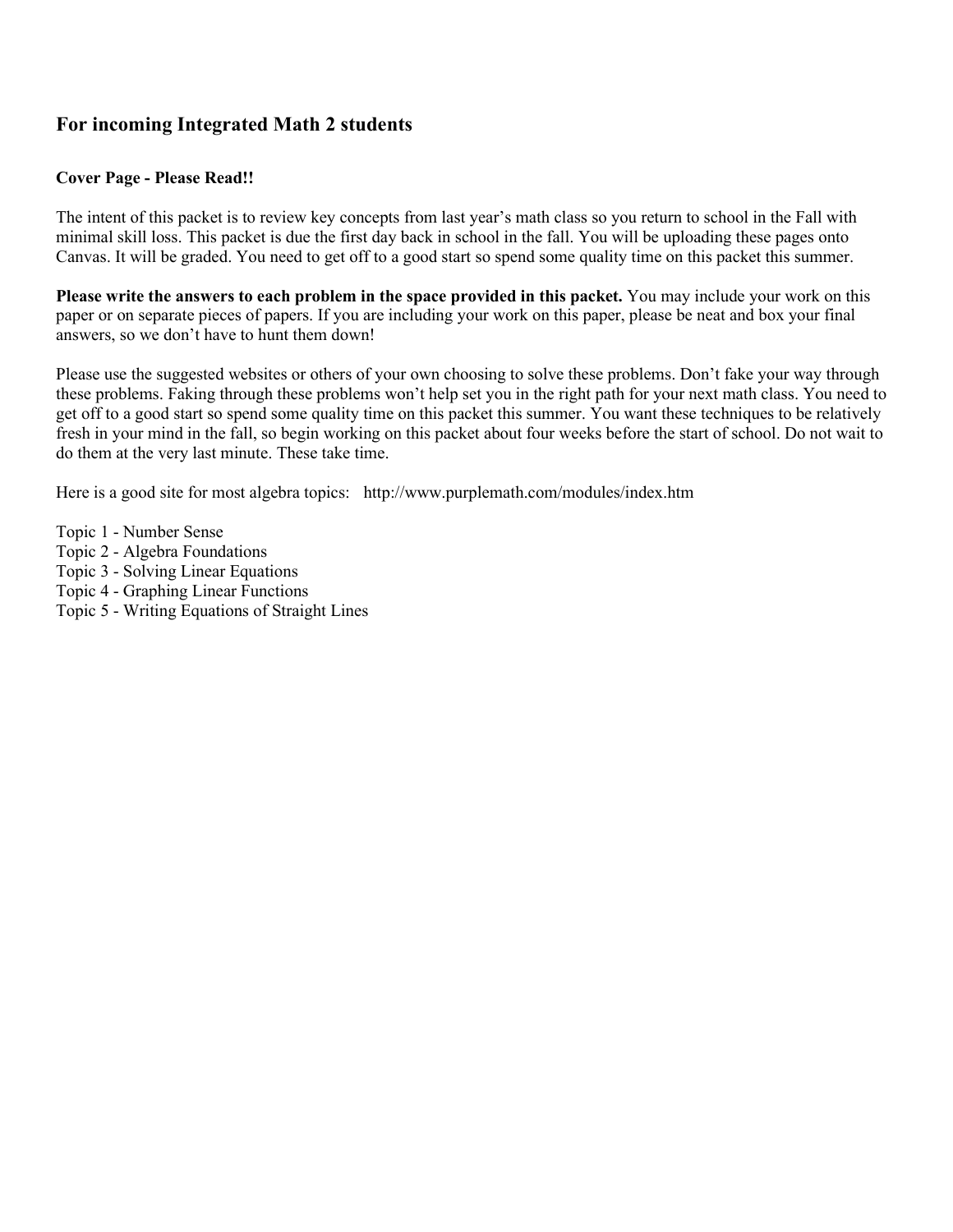### **Topic 1: Number Sense Please complete this section without using a calculator**

- 1. Add.  $34 + (-21)$
- 2. Subtract.  $-5 - (-8)$
- 3. Multiply.  $-8 \cdot 9$
- 4. Divide.  $-48 \div 8$
- 5. Evaluate  $-5u$  for  $u = -4$ .
- 6.  $\frac{7}{13} + \frac{16}{13} \frac{8}{13}$ 7.  $\frac{1}{4} + \frac{5}{6} + \frac{3}{8}$ 8.  $-\frac{17}{9} - \frac{14}{8}$ 9.  $13\frac{1}{3} - 7\frac{7}{9}$ 10.  $4\frac{7}{8} + \left(-9\frac{1}{2}\right)$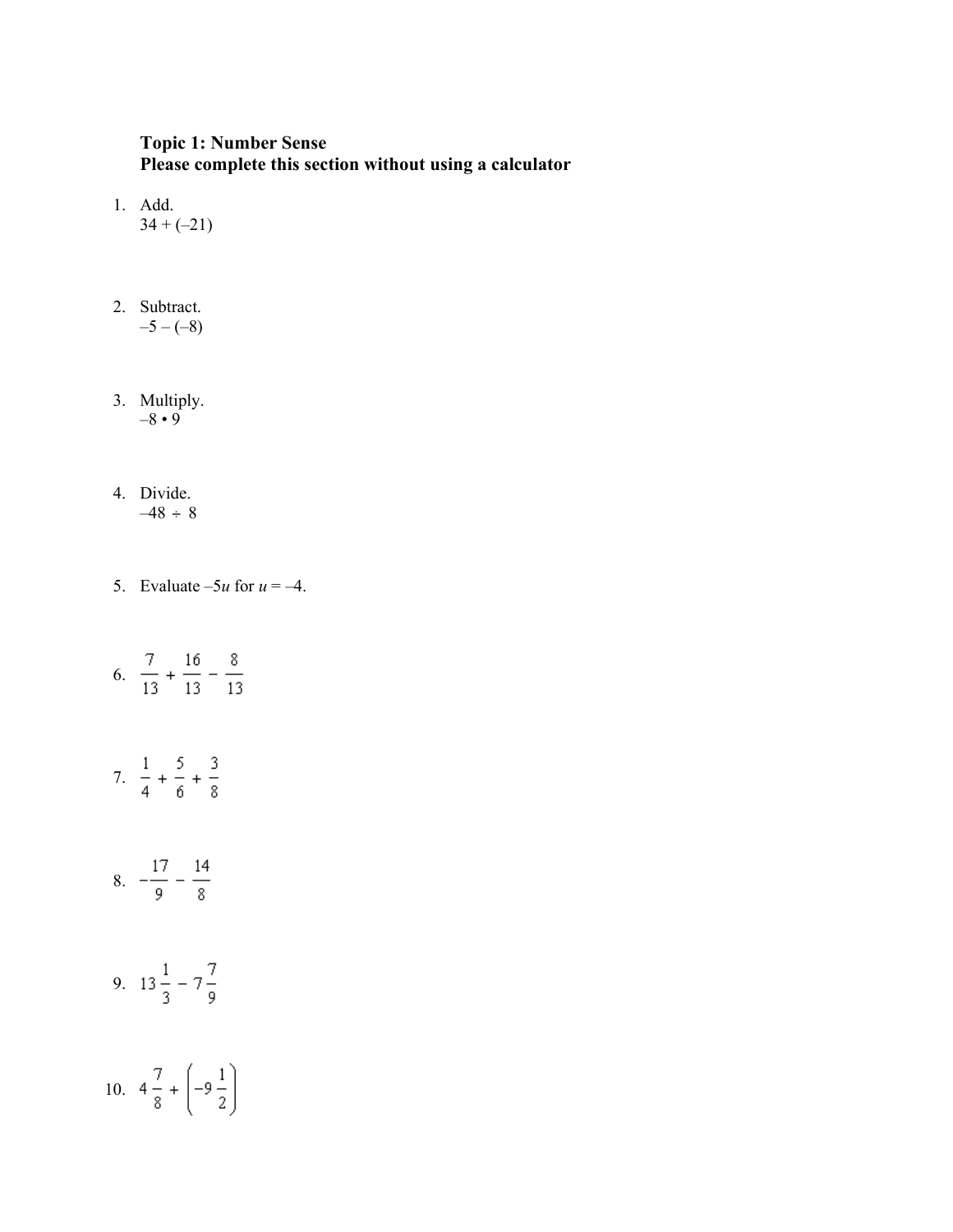11. Divide.

$$
6\frac{2}{7} \div \frac{3}{4}
$$

12. Divide.

$$
4\frac{2}{3} \div \frac{1}{6}
$$

- 13. Simplify  $9^3$ .
- 14. Simplify  $-3^4$ .
- 15. Simplify  $(-4)^2$ .
	- 16. Simplify  $\left(\frac{5}{6}\right)^2$ .
- 17. Simplify  $8 + 3[3 (1)^6]$ .
- 18. Simplify  $20 + 3[5 (2)^6]$ .
- 19. Simplify  $3^4 + 12 \div 3 (1 9)$ .

20. Simplify the expression 
$$
\frac{2+4^2}{2} + |1-6|.
$$

21. Simplify the expression 
$$
\frac{2+2^2}{2} + |13-19|.
$$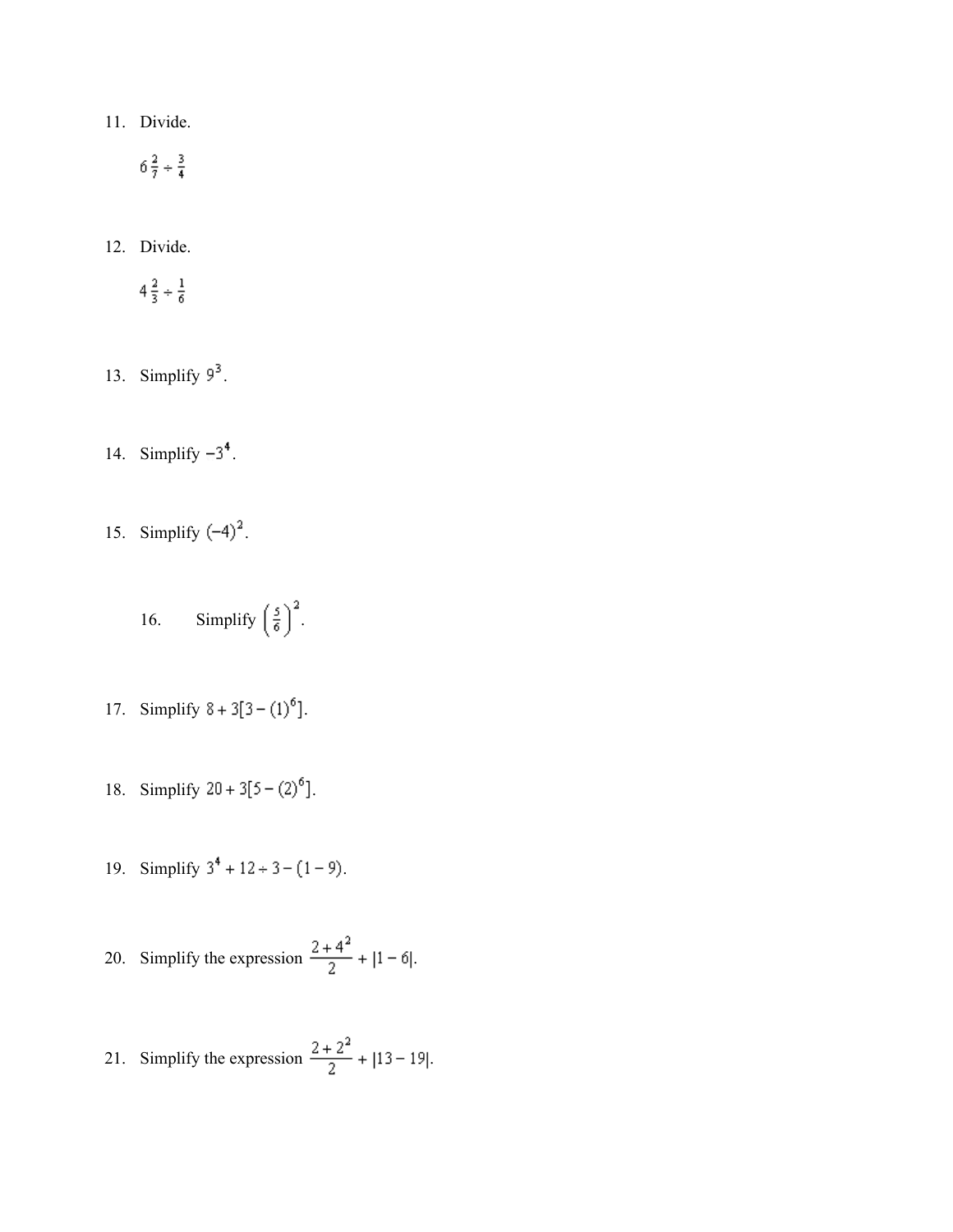## **Topic 2: Algebra Foundations**

- 22. Simplify by combining like terms.<br> $3x^3 + 9z + 2x^3 + 5z + 6x^2$
- 23. Simplify the expression  $s^2 3s + t + 5s^2$ .
- 24. Graph the point (1, 4).

25. Give the domain and range of the relation.

| x        |    |
|----------|----|
| 5        | 11 |
| 6        | 13 |
| 0        | 0  |
| <b>Q</b> | 15 |

26. Give the domain and range of the relation.



27. Give the domain and range of the relation.

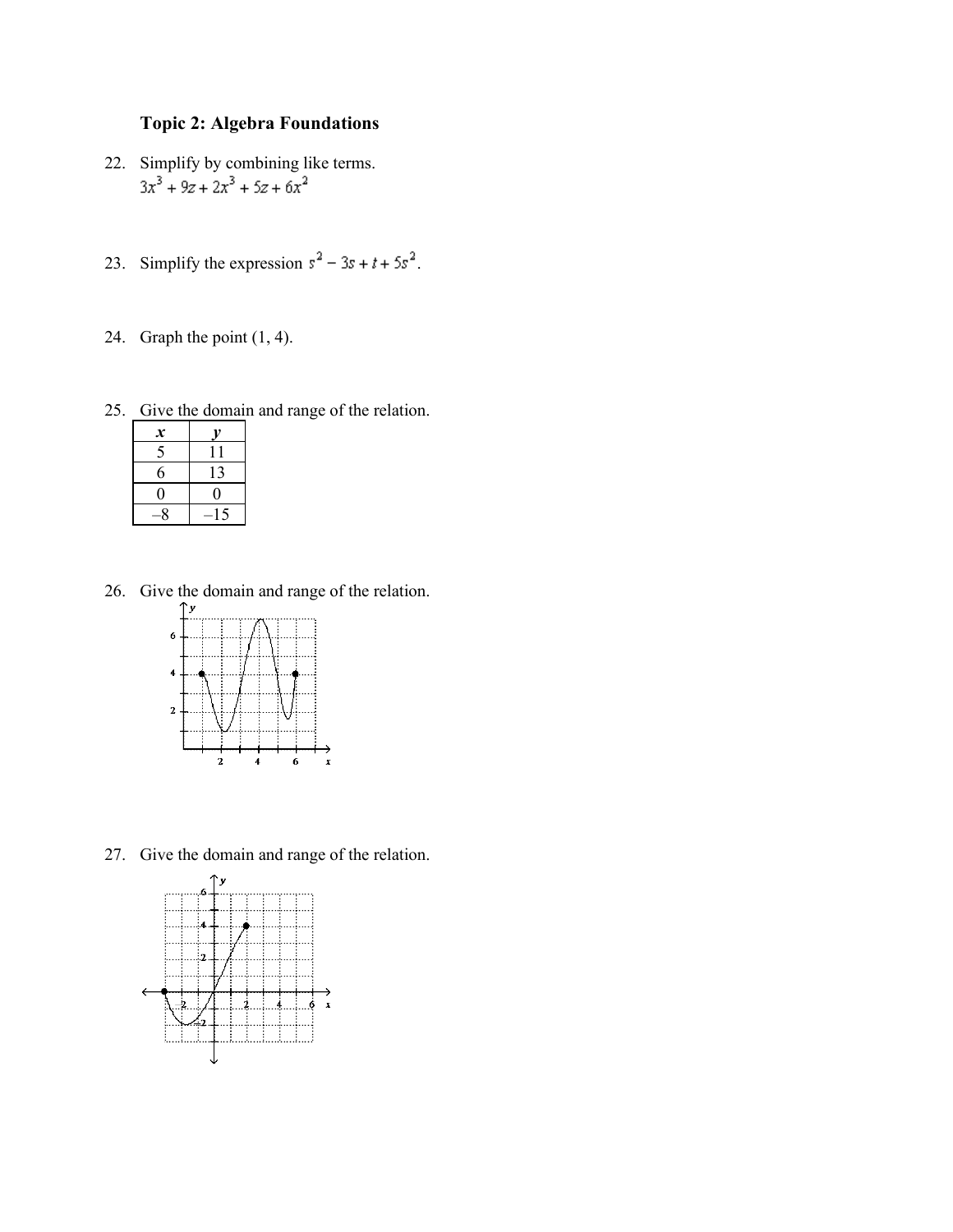28. Give the domain and range of the relation.

| $\boldsymbol{x}$ |    |
|------------------|----|
| 2                | 5  |
| 8                | 17 |
| 0                | 0  |
|                  |    |

- 29. For  $f(x) = -4x + 2$ , find  $f(x)$  when  $x = -1$ .
- 30. For  $f(x) = 9x + 2$ , find  $f(x)$  when  $x = -1$ .
- 31. For  $f(x) = -7x 14$ , find  $f(x)$  when  $x = -3$ .
- 32. For  $f(x) = -5x 2$ , evaluate  $f(5)$ .
- 33. Simplify by combining like terms.<br> $4a^3 + 8t 2a^3 t 8a^2$
- 34. Simplify the expression  $x^2 + 8x + 8y 7x^2$ .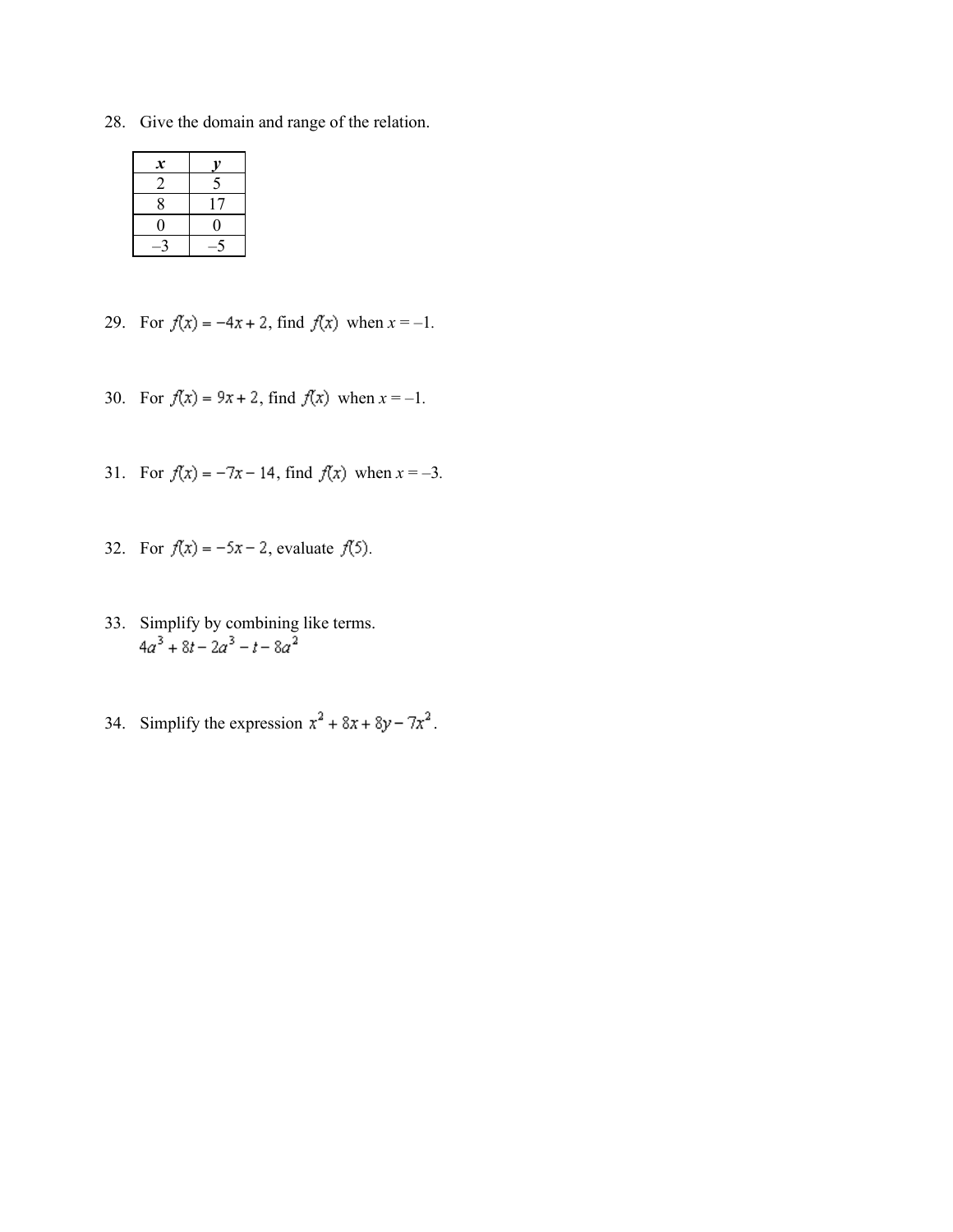#### **Topic 3: Solving Equations**

- 35. Solve  $-14 + s = 32$ .
- 36. Solve  $3n = 42$ .
- 37. Solve  $\frac{2}{10}b = 99$ .
- 38. Solve  $\frac{f}{45} \frac{2}{9} = \frac{2}{9}$ .
- 39. Solve  $\frac{f}{90} \frac{1}{6} = \frac{3}{6}$ .
- 40. Solve  $43a + 10 26a = 27$ .
- 41. If  $8y 8 = 24$ , find the value of 2*y*.
- 42. Solve  $50q 43 = 52q 81$ .
- 43. Solve  $n 8 + n = 1 4n$ .
- 44. Solve the proportion  $\frac{5}{6} = \frac{x}{30}$ .
- 45. Solve the proportion  $\frac{1}{8} = \frac{x}{56}$ .
- 46. Solve  $-6m 6 + 8m = -5 + 2m 1$ . Tell whether the equation has infinitely many solutions or no solutions.
- 47. Solve 3*n* 24 = 14 30*n*.
- 48. Solve  $-4(24 + 8y) = -64$ .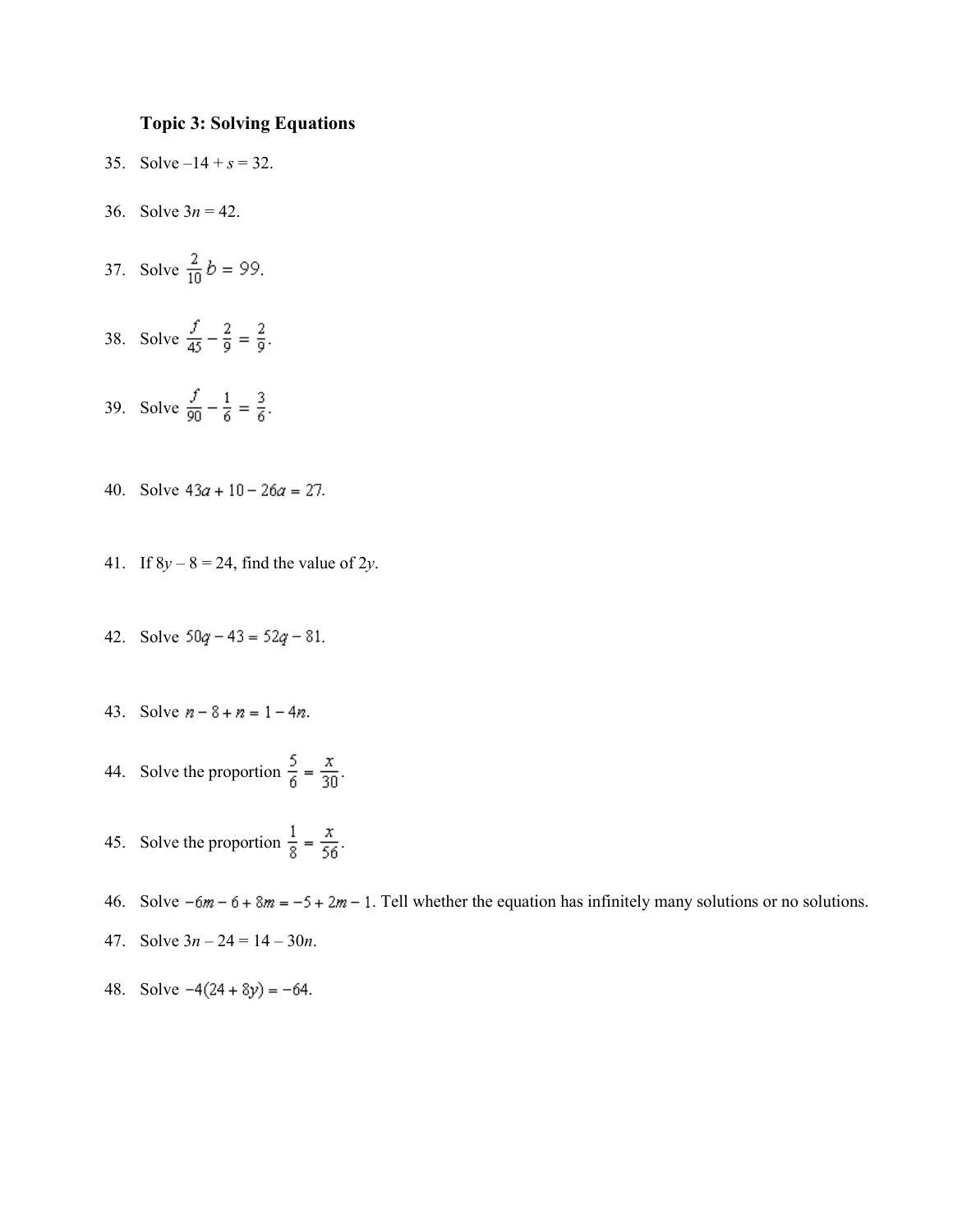# **Topic 4: Graphing Linear Functions**

- 49. Graph  $-4x + 7y = -28$ .
- 50. Graph the line that goes through point (-5, 5) with slope  $\frac{1}{5}$ .
	- 51. Graph the function  $y = 2x 1$ .
	- 52. Find the slope of the line.



53. Find the slope of the line.

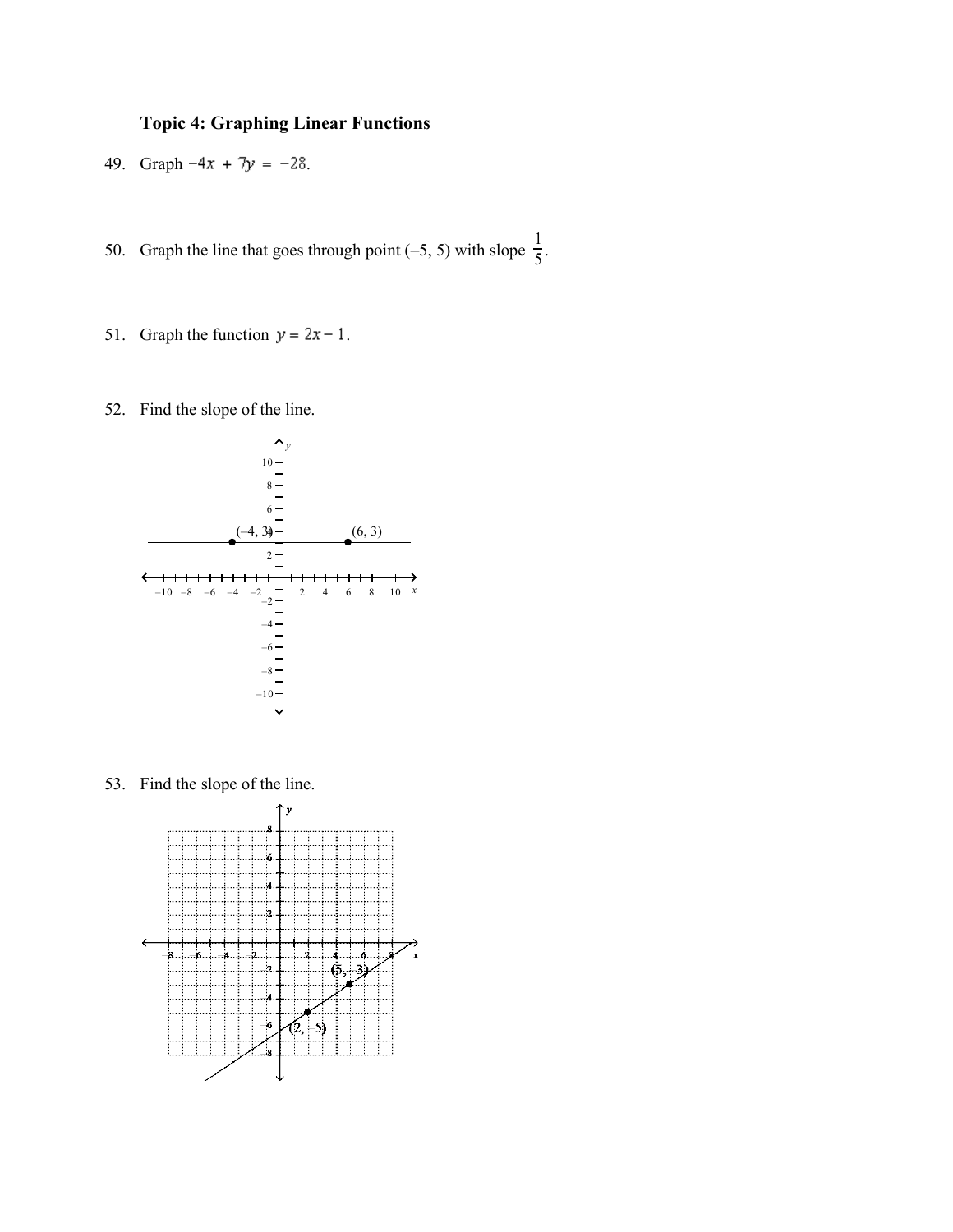- 54. Find the slope of the line that contains  $(1, 6)$  and  $(10, -9)$ .
- 55. The graph shows a linear relationship. Find the slope.



56. Find the slope of the line described by  $x - 3y = -6$ .

- 57. Graph the line with the slope  $\frac{1}{3}$  and *y*-intercept -2.
- 58. Graph the line with a slope of  $\frac{2}{3}$  that contains the point (3, -7).